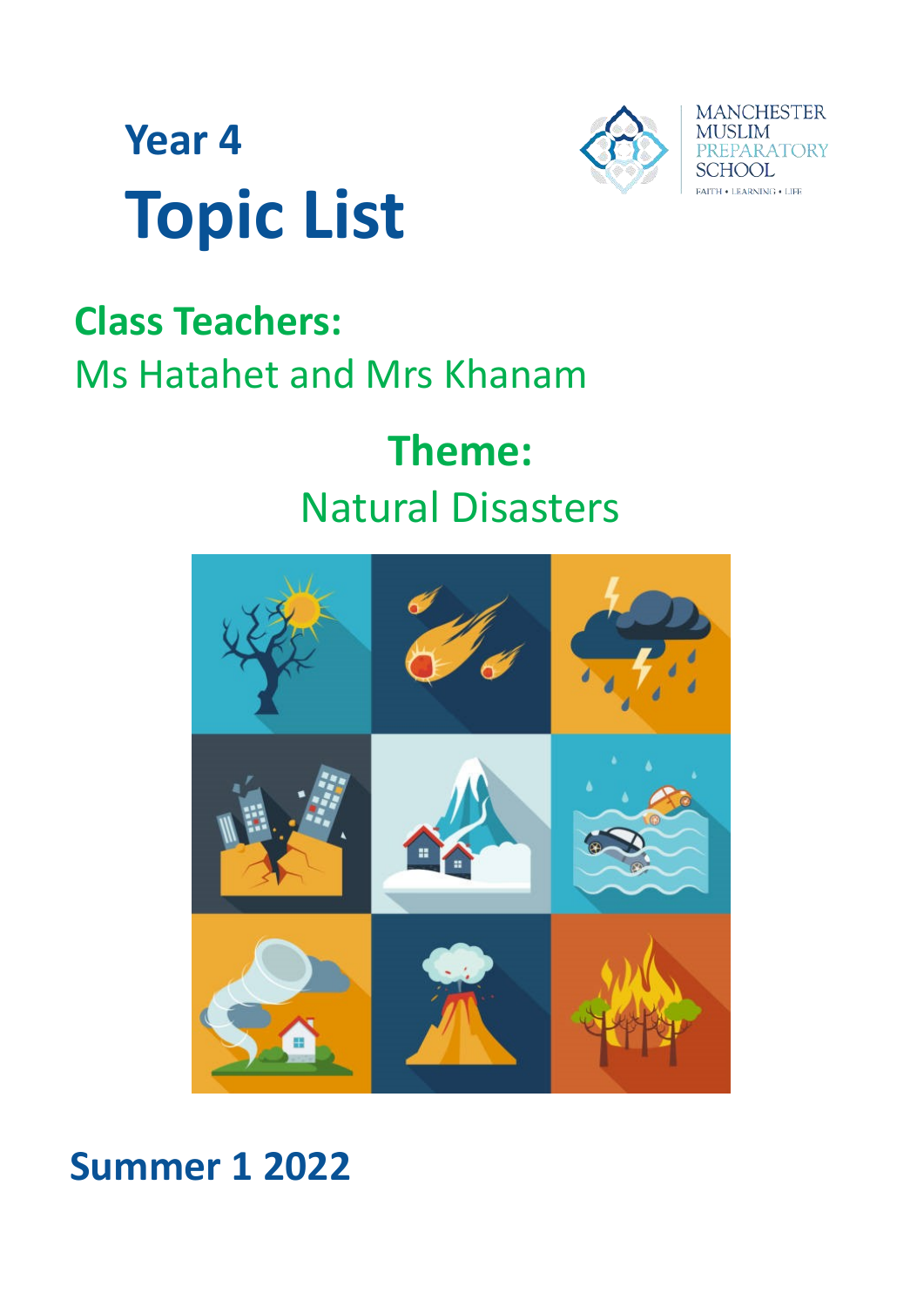### **MATHEMATICS ENGLISH**

#### *As Mathematicians, we will:*

Compare numbers with the same number of decimal places up to two decimal places Round decimals with one decimal place to the nearest whole number

Solve simple measure and money problems involving fractions and decimals to two decimal places.

Children will be given ample opportunities to use a variety of resources to explore the units this term and investigate different ways to represent their responses.

The White Rose Maths Curriculum will help build their confidence and expertise as Mathematicians.



## **COMPUTING**

The Bebras Computing Challenge : pupils will take part in the Bebras computing challenge Castors that introduces computational thinking to pupils. Bebras Computing Challenge was designed to get students excited about Computing. Each student answers questions that focus on computational and logical thinking.



Improving skills in cricket – including batting and fielding skills.



The children start by listening to *The Iron Man*, asking and answering questions and making predictions.

They look at the author's use of powerful language to capture our imaginations, including similes.

They revise their knowledge of speech marks, composing a conversation, and focus on the character Hogarth's feelings to write diary entries in role.

For the final writing task, they create their own imaginary creature, thinking of similes and powerful noun phrases to describe it, and write a story about what happens when it encounters humans.

#### **QURAN**

**Memorisation: Surah** al-Buruj **Revision**: From at-Tariq to an-Naas **Reading**: Read from Qaidah books based on individual reading levels or from the Quran based on continued assessment.

#### **ISLAMIC STUDIES**

Why Eid al-Fitr is Special to Me? Fiqh: Why Do Muslims celebrate two Eid festivals? Akhlaq: The Perfection of Faith